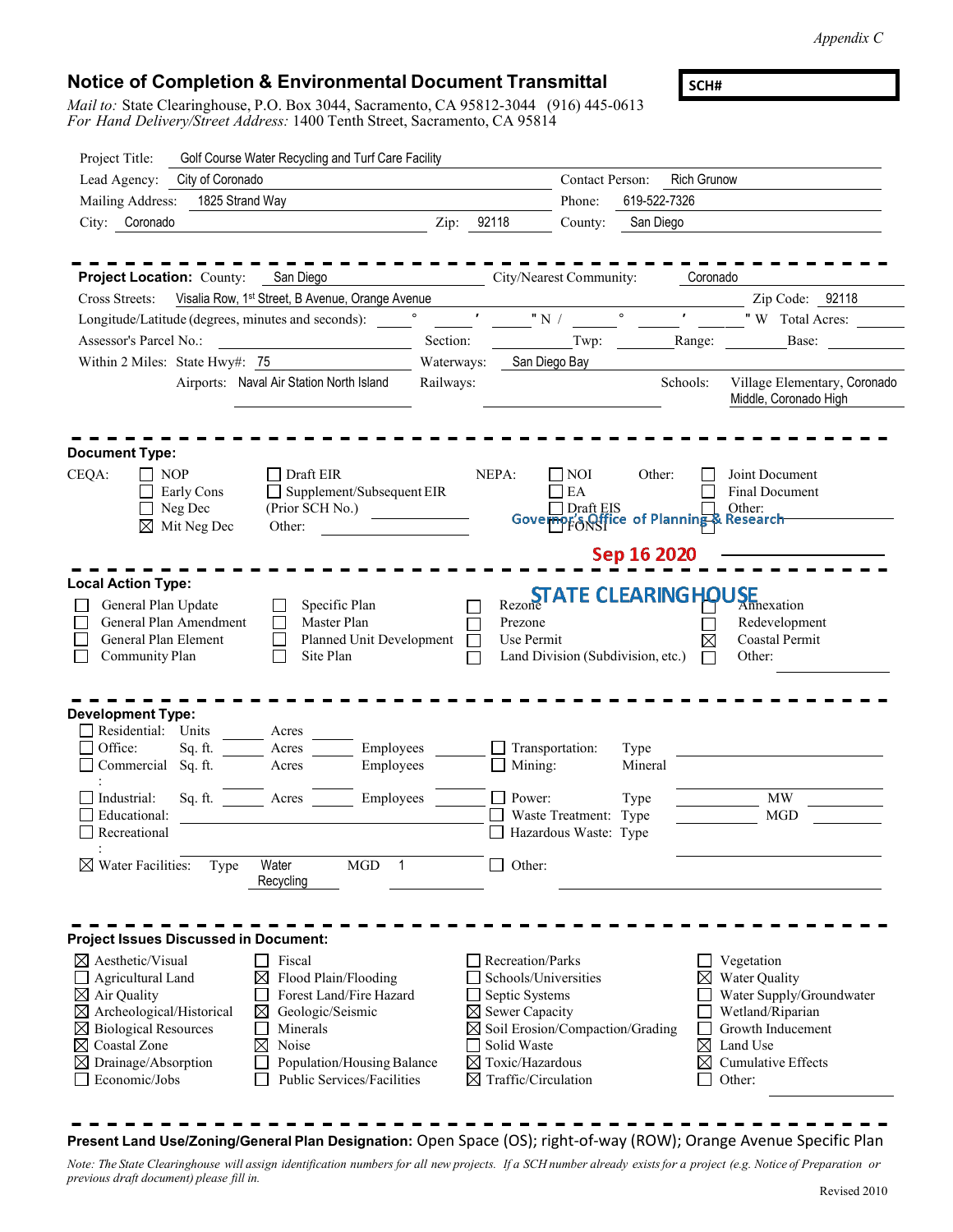## **Project Description:** *(please use a separate page if necessary)*

The City of Coronado (City) is proposing to implement the proposed Golf Course Water Recycling and Turf Care Facility Project (project), which entails construction and operation of a new recycled water supply facility (the Satellite Water Recycling Facility [SWRF]) and Turf Care Facility (TCF) at the existing Coronado Municipal Golf Course (Golf Course) in the southeastern portion of the city. The SWRF and TCF would be collocated. Recycled water produced by the SWRF would be used to irrigate the Golf Course and other public landscape in the City, replacing its current use of potable water. Pump stations and pipelines necessary to connect the SWRF to the existing municipal wastewater transmission system and to distribute recycled water would be constructed, including several miles of new recycled water pipeline to be owned and operated by the California American Water Company, which would be located within existing City streets. The TCF would consolidate and replace existing maintenance facilities, including office and employee facilities, a maintenance workshop, and equipment storage. A pond for storing treated water would be constructed within the Golf Course, and the project would also reconfigure certain Golf Course holes to accommodate the proposed facilities.

The project's primary purpose is to reduce potable water usage and wastewater conveyance and treatment needs by producing and distributing high-quality recycled water for use as public landscape irrigation. The project would also improve maintenance capabilities at the Golf Course by replacing aging existing facilities with the proposed TCF.